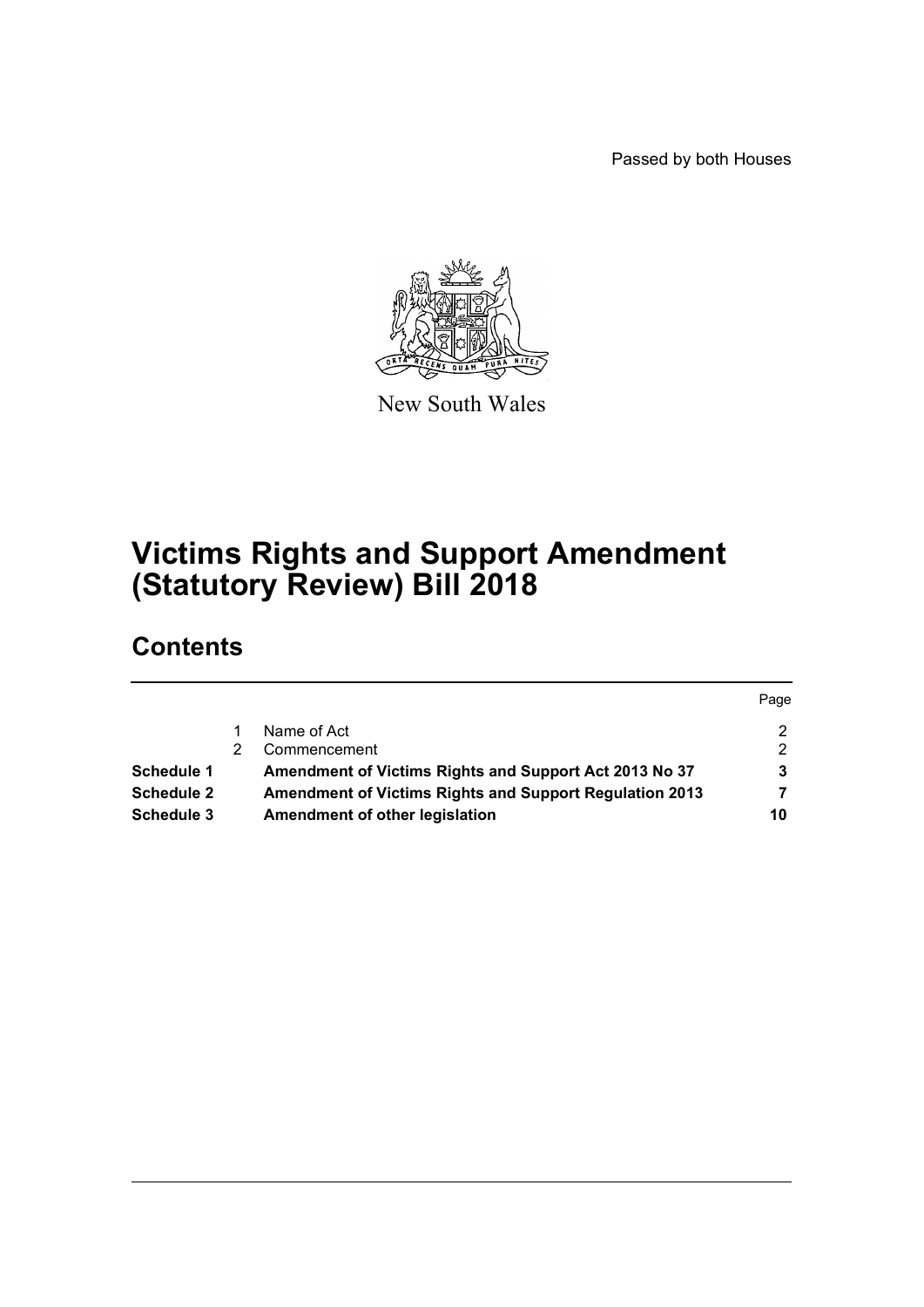*I certify that this public bill, which originated in the Legislative Assembly, has finally passed the Legislative Council and the Legislative Assembly of New South Wales.*

> *Clerk of the Legislative Assembly. Legislative Assembly, Sydney, , 2018*



New South Wales

# **Victims Rights and Support Amendment (Statutory Review) Bill 2018**

Act No , 2018

An Act to make miscellaneous amendments to the *Victims Rights and Support Act 2013* and the *Victims Rights and Support Regulation 2013* resulting from a review of that legislation; and for other purposes.

*I have examined this bill and find it to correspond in all respects with the bill as finally passed by both Houses.*

*Assistant Speaker of the Legislative Assembly.*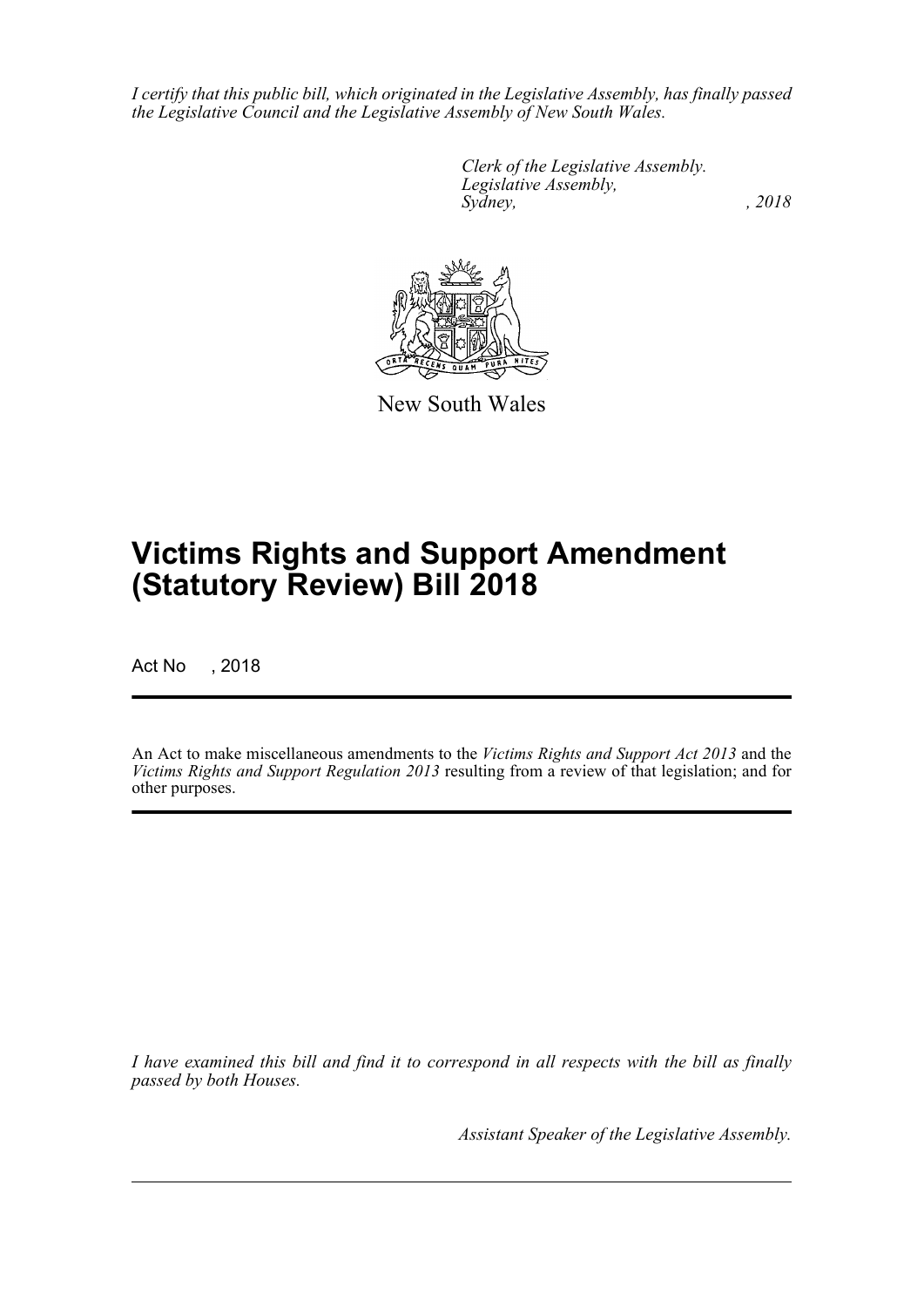#### <span id="page-2-0"></span>**The Legislature of New South Wales enacts:**

#### **1 Name of Act**

This Act is the *Victims Rights and Support Amendment (Statutory Review) Act 2018*.

#### <span id="page-2-1"></span>**2 Commencement**

This Act commences on a day or days to be appointed by proclamation.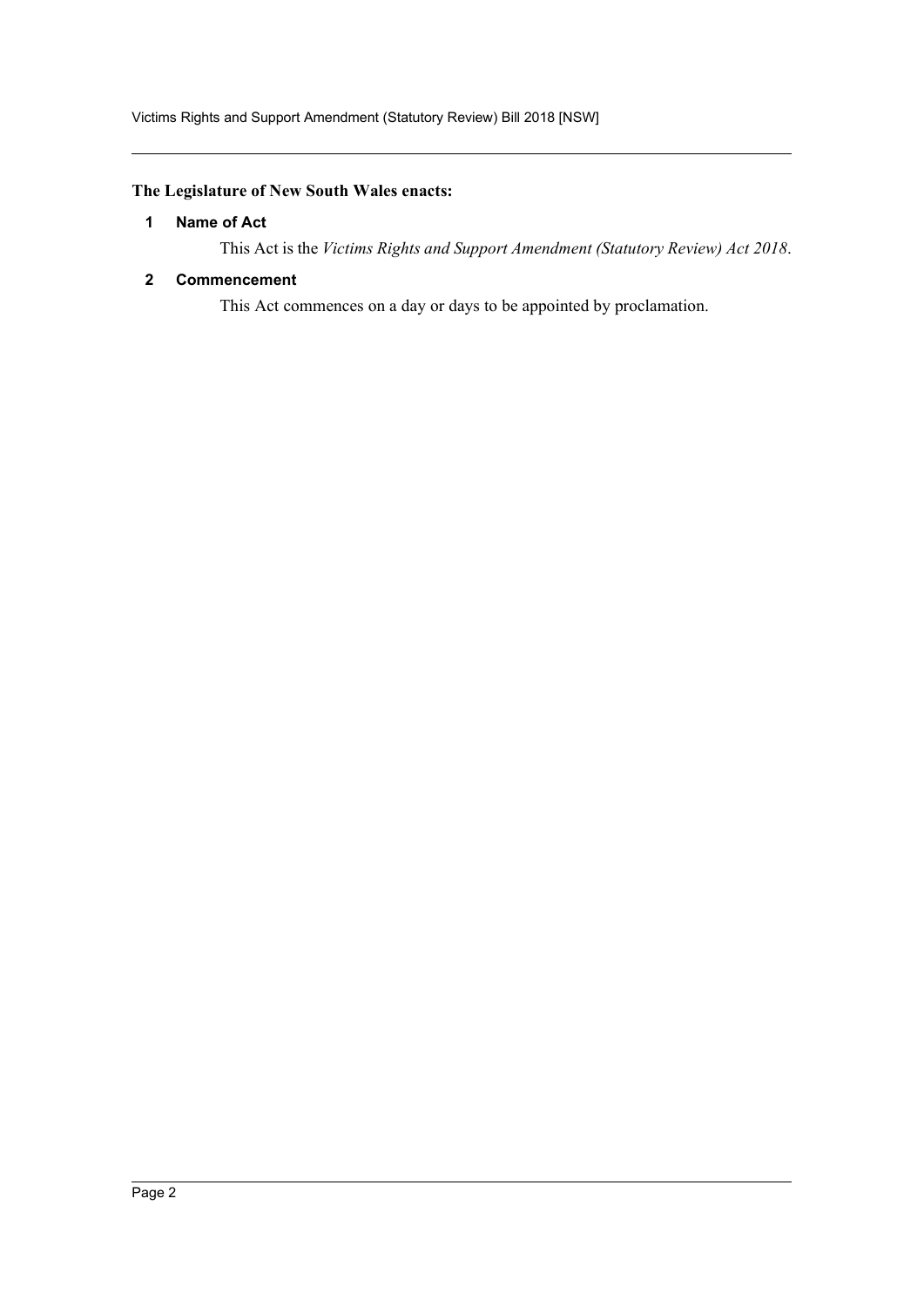# <span id="page-3-0"></span>**Schedule 1 Amendment of Victims Rights and Support Act 2013 No 37**

#### **[1] Section 36 Recognition payments**

Omit section 36 (1) (a) and (b). Insert instead:

- (a) a category A recognition payment of an amount prescribed by the regulations is payable:
	- (i) to each family victim (other than a child referred to in subparagraph (ii)) who, immediately before the death of a primary victim as a result of an act of violence described in section 35 (1), was financially dependent on the primary victim, and
	- (ii) to each child of a primary victim who, immediately before the death of the primary victim as a result of an act of violence described in section 35 (1), was under the age of 18 years,
- (b) a category A recognition payment of an amount prescribed by the regulations is payable to the following who were not, immediately before the death of the primary victim concerned, financially dependent on a primary victim who died as a result of an act of violence described in section  $35(1)$ :
	- (i) a parent, step-parent or guardian of the primary victim,
	- (ii) any person who, immediately before the death of the primary victim, was the victim's spouse or de facto partner as referred to in section 22 (3) (b),

#### **[2] Section 39 Documentary evidence**

Insert "or a report by an agency that provides support services to victims of crime" after "police report" in section  $39(2)$  (a).

#### **[3] Section 39 (2) (b)**

Omit the paragraph. Insert instead:

- (b) for an application for financial assistance for economic loss under section 26 or 27 or for a recognition payment—is:
	- (i) a police report, or a report by a Government agency or any other agency that provides support services to victims of crime, sufficient to support, on the balance of probability, the applicant's claim to be a victim of an act of violence, and
	- (ii) a medical, dental or counselling report verifying that the applicant or child who is the primary victim concerned has actually been injured as a result of an act of violence.

#### **[4] Section 40 Time for making, and duration of, applications**

Omit "subsections (2) and (3)" from section 40 (1). Insert instead "this section".

#### **[5] Section 40 (1) and (3)**

Insert "or a recognition payment" after "financial support" wherever occurring.

#### **[6] Section 40 (4)**

Omit the subsection.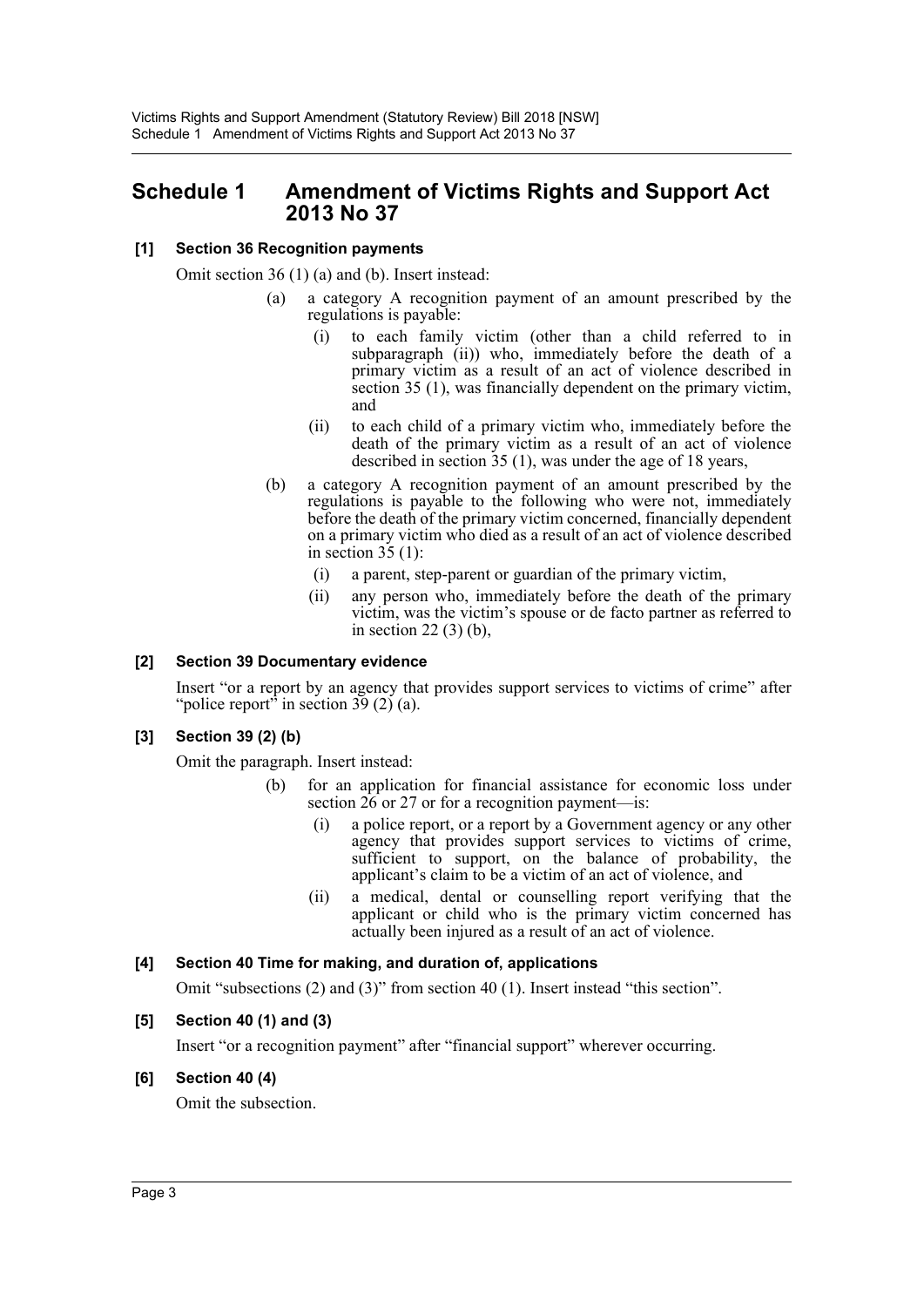#### **[7] Section 41A**

Insert after section 41:

#### **41A Lapsing of application if evidence to support application not provided**

- (1) An application for victims support lapses if:
	- (a) 12 months has passed since the applicant was first requested to provide evidence to support the application, and
	- (b) the applicant has, during that 12-month period, been requested on at least 3 separate occasions to provide that evidence, and
	- (c) the Commissioner decides that the applicant does not have a valid reason for failing to provide that evidence.
- (2) Subsection (1) applies regardless of whether any claim under the application has been determined.
- (3) The Commissioner is to notify the applicant that the application has lapsed under this section.
- (4) The lapsing of an application for victims support under this section does not prevent the applicant from making another application for victims support.

#### **[8] Section 43 Determination of applications**

Insert after section 43 (6):

(7) The Commissioner may, only on the Commissioner's own initiative, amend a notice given under this section to correct an error in the notice.

#### **[9] Section 44 Reasons for not approving the giving of victims support or for reducing amount of financial support or recognition payment**

Omit "condition," from section 44 (1) (a).

**[10] Section 44 (1) (b) and (c) and (2)**

Omit the provisions.

#### **[11] Section 48 Victims support may be approved subject to conditions**

Insert after section 48 (2):

- (2A) An approval of victims support is also subject to the condition that the person to or for whose benefit the approval is given must notify the Commissioner of any amount that the person has already received from other sources in connection with the act of violence to which the victims support relates.
- (2B) Payment under section 54 of the whole or any part of victims support may be withheld by the Commissioner if the person to or for whose benefit the approval is given fails to comply with subsection (2A).

#### **[12] Section 49 Internal review of victims support decisions**

Omit "28 days" from section 49 (2). Insert instead "90 days".

#### **[13] Section 58 Definitions**

#### Omit the definition of *relevant offence*. Insert instead:

*relevant offence* means any of the following:

(a) an offence in respect of which an act of violence (whether or not a series of related acts) is found to have been committed,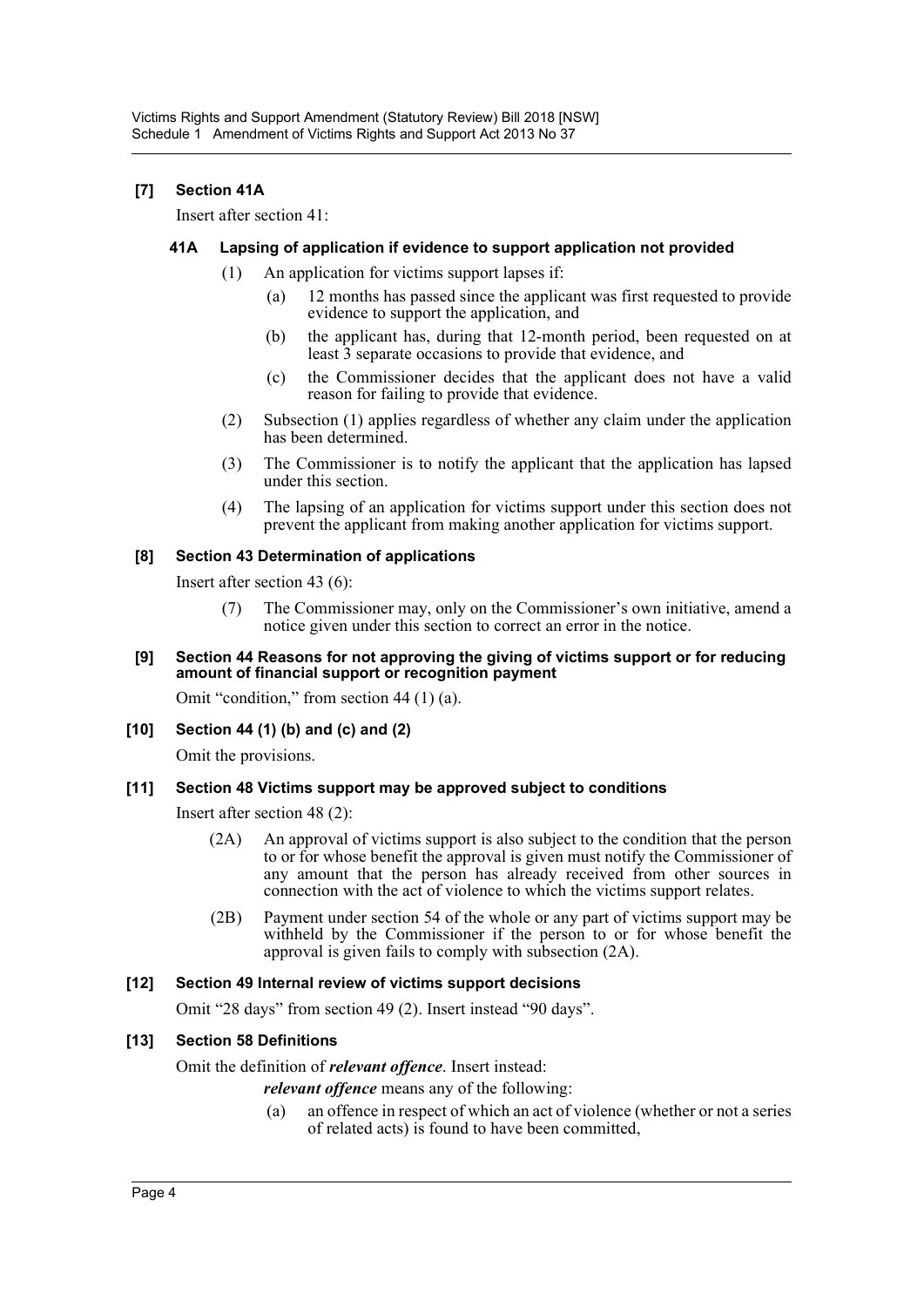- (b) an offence for or in respect of which victims support is given under this Act,
- (c) any other offence if an offence referred to in paragraph (a) or (b) was taken into account (under Division 3 of Part 3 of the *Crimes (Sentencing Procedure) Act 1999*) when sentence was passed on the offender for that other offence.

#### **[14] Section 66 Administrative reviews by Tribunal**

Insert after section 66 (7):

(8) In any review proceedings, a person who is a victim of the relevant offence to which the proceedings relate is competent, but not compellable, to give evidence or produce documents.

**Note.** See also section 113 which provides that an application for victims support and any documents supporting the application are, subject to that section, not admissible as evidence in any legal proceedings.

#### **[15] Section 99 Factors to be taken into consideration**

Omit "condition," from section 99 (a).

#### **[16] Section 101 Enforcement of directions for compensation**

Insert "the name and address of" after "specifies" in section 101 (1) (b).

#### **[17] Section 112A Provision of personal information to victims of crime and family victims**

Insert after section 112A (2):

(2A) The personal information that may be provided by a victims rights agency to a victim of crime in accordance with subsection (1) may, if the victim is a child under the age of 18 years or lacks the capacity to understand the nature of the information, be disclosed by the agency to a parent or guardian of the victim.

#### **[18] Section 113 Inadmissibility and use of certain evidence in subsequent legal proceedings**

Insert after section 113 (2):

- (2A) However, if any medical report supporting an application for victims support:
	- (a) is lodged with the Tribunal under section 58 of the *Administrative Decisions Review Act 1997* in connection with review proceedings under Part 5 of this Act, or
	- (b) is admitted as evidence in review proceedings under Part 5,

the report must not be disclosed or provided to the applicant in those proceedings.

#### **[19] Schedule 2 Savings, transitional and other provisions**

Omit "awards under Part 5" from clause 16 (1). Insert instead "amounts paid under Part 4".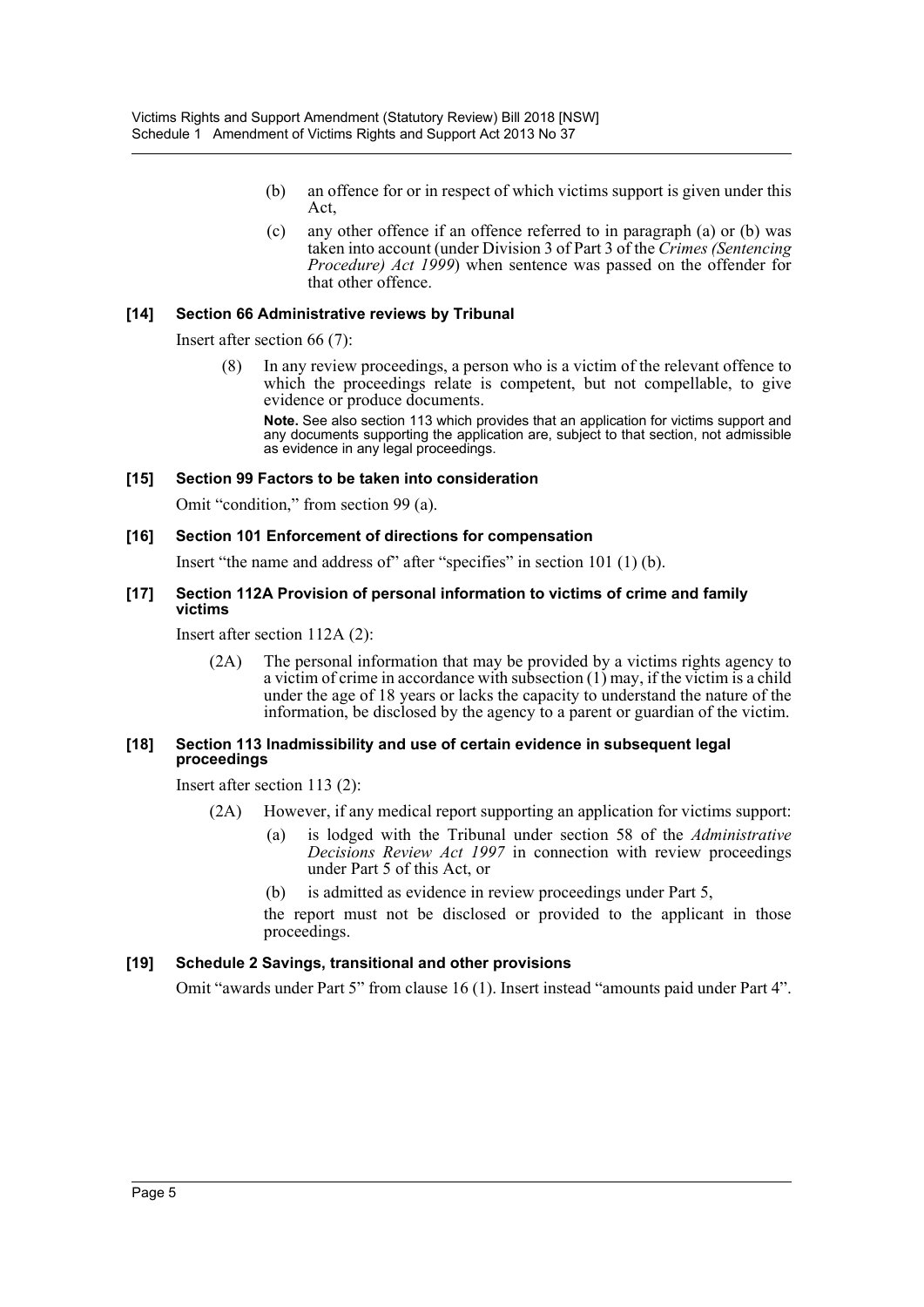#### **[20] Schedule 2**

Insert after Part 3:

# **Part 4 Provisions consequent on enactment of Victims Rights and Support Amendment (Statutory Review) Act 2018**

#### **25 Application of amendments**

(1) In this clause:

*amending Act* means the *Victims Rights and Support Amendment (Statutory Review) Act 2018*.

*former Act* means the *Victims Support and Rehabilitation Act 1996* or the Act repealed by that Act.

- (2) Subject to this clause, an amendment made by Schedule 1 to the amending Act does not apply in relation to an application for victims support made before the commencement of the amendment.
- (3) Sections 43 (7) and 48 (2A) and (2B), as inserted by the amending Act, extend to an application for victims support made, but not determined, before the commencement of those provisions.
- (4) The amendments to sections 44 and 49 made by the amending Act extend to an application for victims support made, but not determined, before the commencement of those amendments.
- (5) The amendment to section 58 made by the amending Act extends to an order for restitution made under Part 5 of this Act or a former Act before the commencement of that amendment and that has not been determined by the Tribunal.
- (6) Section 113 (2A), as inserted by the amending Act, does not apply in relation to proceedings before the Tribunal that have commenced before the commencement of that provision.
- (7) This clause does not apply to the amendments made by the amending Act to this Schedule.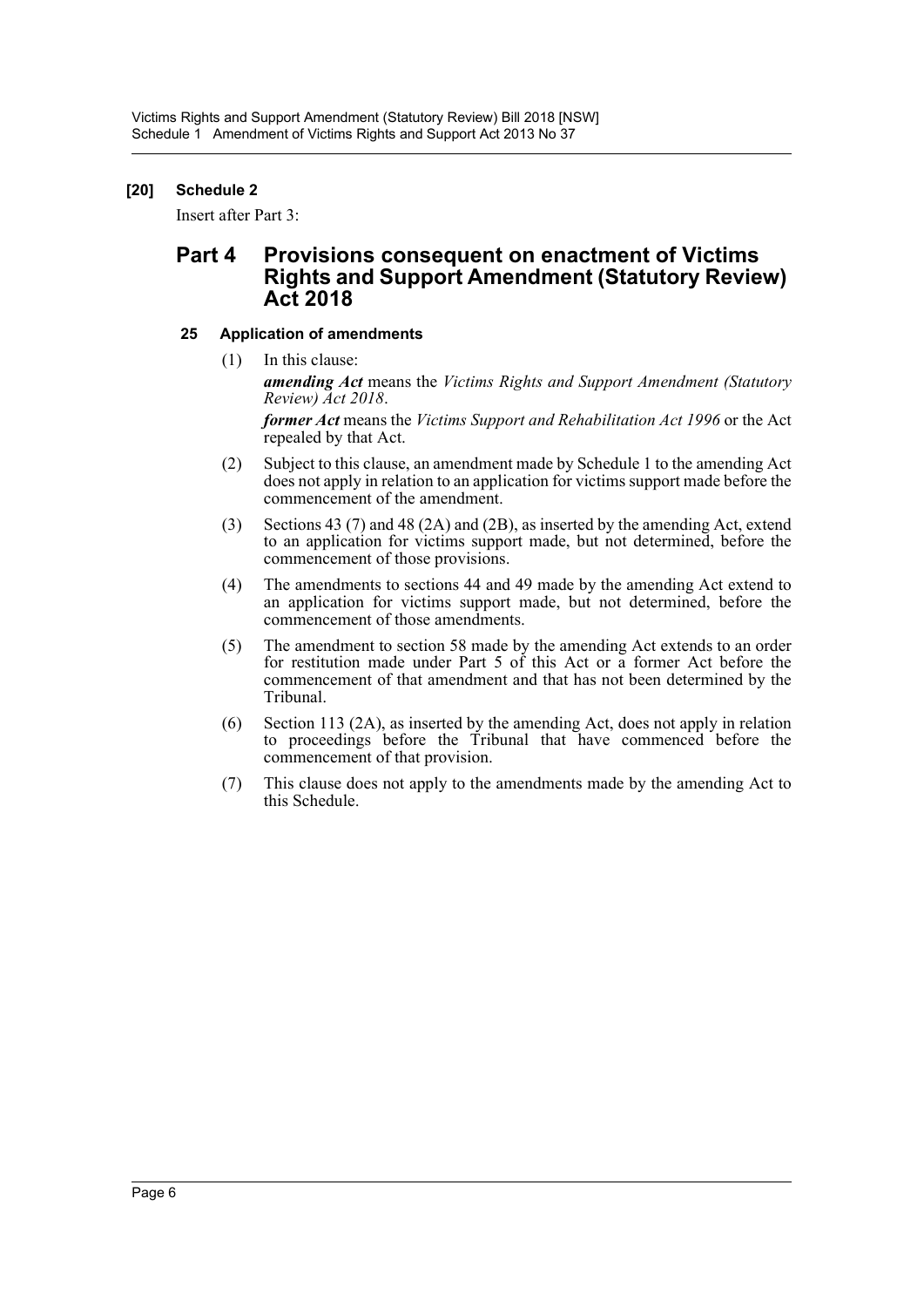# <span id="page-7-0"></span>**Schedule 2 Amendment of Victims Rights and Support Regulation 2013**

#### **[1] Clause 4 Definitions**

Omit the definitions of *generalist counsellor* and *specialist counsellor*.

Insert in alphabetical order:

*generalist counsellor tier 1* means a person who is a registered psychologist or is eligible for membership of the Australian Association of Social Workers (other than as a student member).

*generalist counsellor tier 2* means a person who:

- (a) is a registered psychologist or is eligible for membership of the Australian Association of Social Workers (other than as a student member), and
- (b) has provided (whether before or after this definition was inserted by the *Victims Rights and Support Amendment (Statutory Review) Act 2018*) approved counselling services under the Act for more than 3 consecutive years, and
- (c) holds post-graduate qualifications consisting of a Masters degree (or a higher level qualification) in social work, clinical psychology, clinical neuropsychology, counselling psychology or forensic psychology, and
- (d) has, in the opinion of the Commissioner, specialist counselling skills that justify the person being paid at the rate applicable to a generalist counsellor tier 2.

#### **[2] Clause 4A**

Insert after clause 4:

#### **4A Approval of other persons as counsellors**

- (1) The Commissioner may approve a person who:
	- (a) has counselling qualifications and experience the Commissioner considers to be relevant, and
	- (b) is not a generalist counsellor tier 1 or tier 2,

to provide approved counselling services in any part of the State where, in the opinion of the Commissioner, there is a shortage of generalist counsellors tier 1 or tier 2 to provide those services.

- (2) The approval of a person under this clause to provide approved counselling services is subject to any conditions imposed by the Commissioner.
- (3) In approving a person under this clause, the Commissioner is to have regard to the following:
	- (a) the person's experience in dealing with victims of crime,
	- (b) whether there is an existing therapeutic relationship between the person and victims of crime living in the part of the State concerned.
- (4) A person who is approved under this clause to provide approved counselling services is, for the purposes of clause 6, taken to be a generalist counsellor tier 1.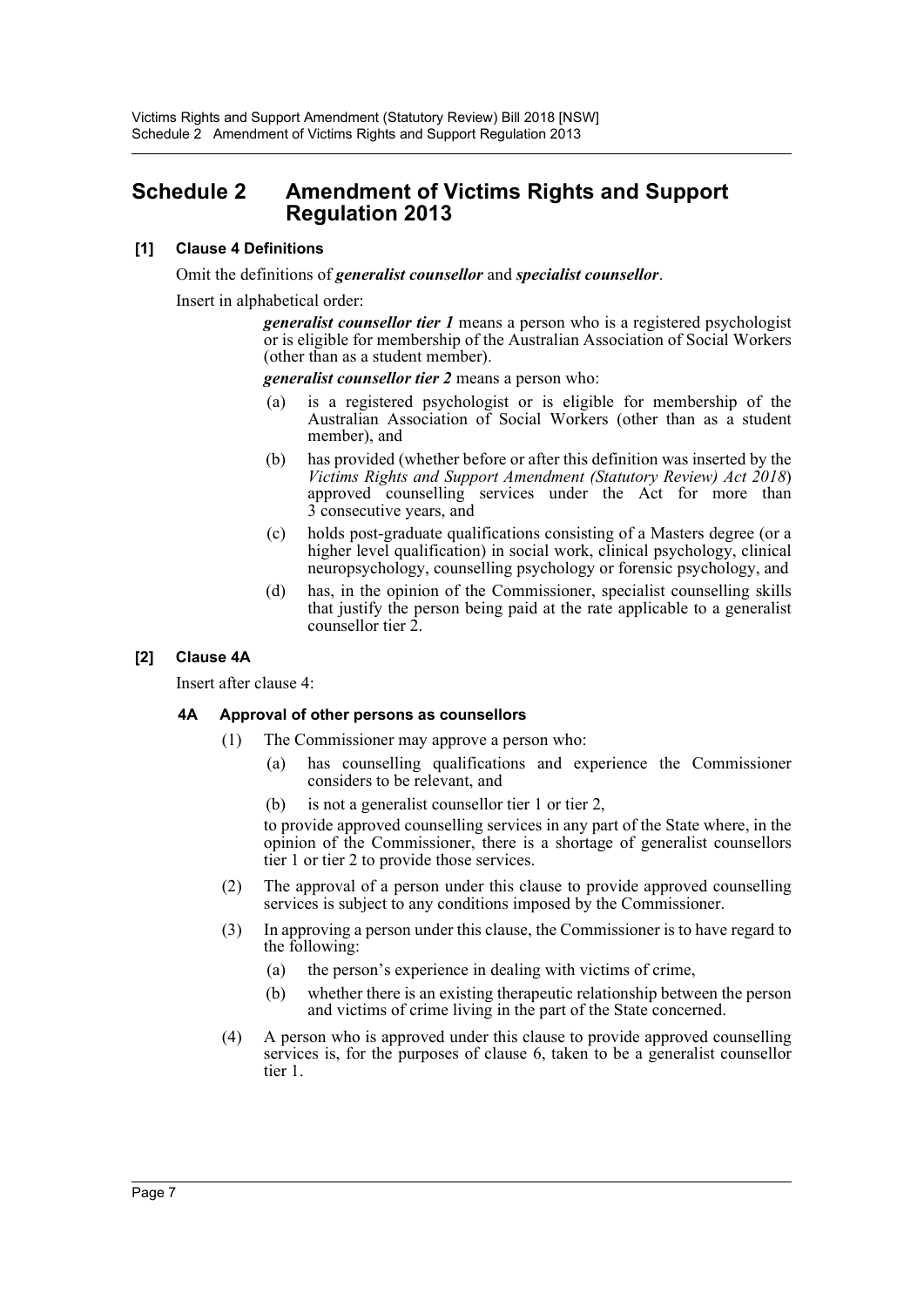#### **[3] Clause 5 Authorisation of payments for approved counselling services**

Insert before clause 5 (1):

- (1A) Any limit imposed by this clause:
	- (a) on the period that payments for approved counselling services may be authorised for a person, or
	- (b) on the amount of payments for approved counselling services that may be authorised for a person,

is a limit that applies to each act of violence committed in respect of the person.

#### **[4] Clause 5 (6) (a)**

Omit "20 hours". Insert instead "22 hours".

#### **[5] Clauses 5A and 5B**

Insert after clause 5:

#### **5A Immediate access to counselling services**

- (1) Without limiting clause 5 (2), the Commissioner may consider a person to be a victim of an act of violence for the purposes of authorising payments for approved counselling services for that person in accordance with this Part.
- (2) Subclause (1) is subject to any subsequent finding by the Commissioner that the person is not a victim of an act of violence.

#### **5B Ongoing counselling services for victims of child sexual assault or physical abuse**

Despite any provision of clause 5 to the contrary, the Commissioner may authorise payments for approved counselling services on an ongoing basis for:

- (a) a person under the age of 18 years who is a victim of sexual assault or physical abuse, or
- (b) a person who, while under the age of 18 years, was a victim of sexual assault or physical abuse.

#### **[6] Clause 6 Amount of payments**

Insert after clause 6 (4):

(4A) A reference in this clause to the provision of approved counselling services to a victim includes, in the case where approved counselling services are provided to a group of victims under an approved program, a reference to the provision of the services to that group.

#### **[7] Clause 6, Table**

Omit "Generalist counsellors". Insert instead "Generalist counsellors tier 1".

#### **[8] Clause 6, Table**

Omit "Specialist counsellors". Insert instead "Generalist counsellors tier 2".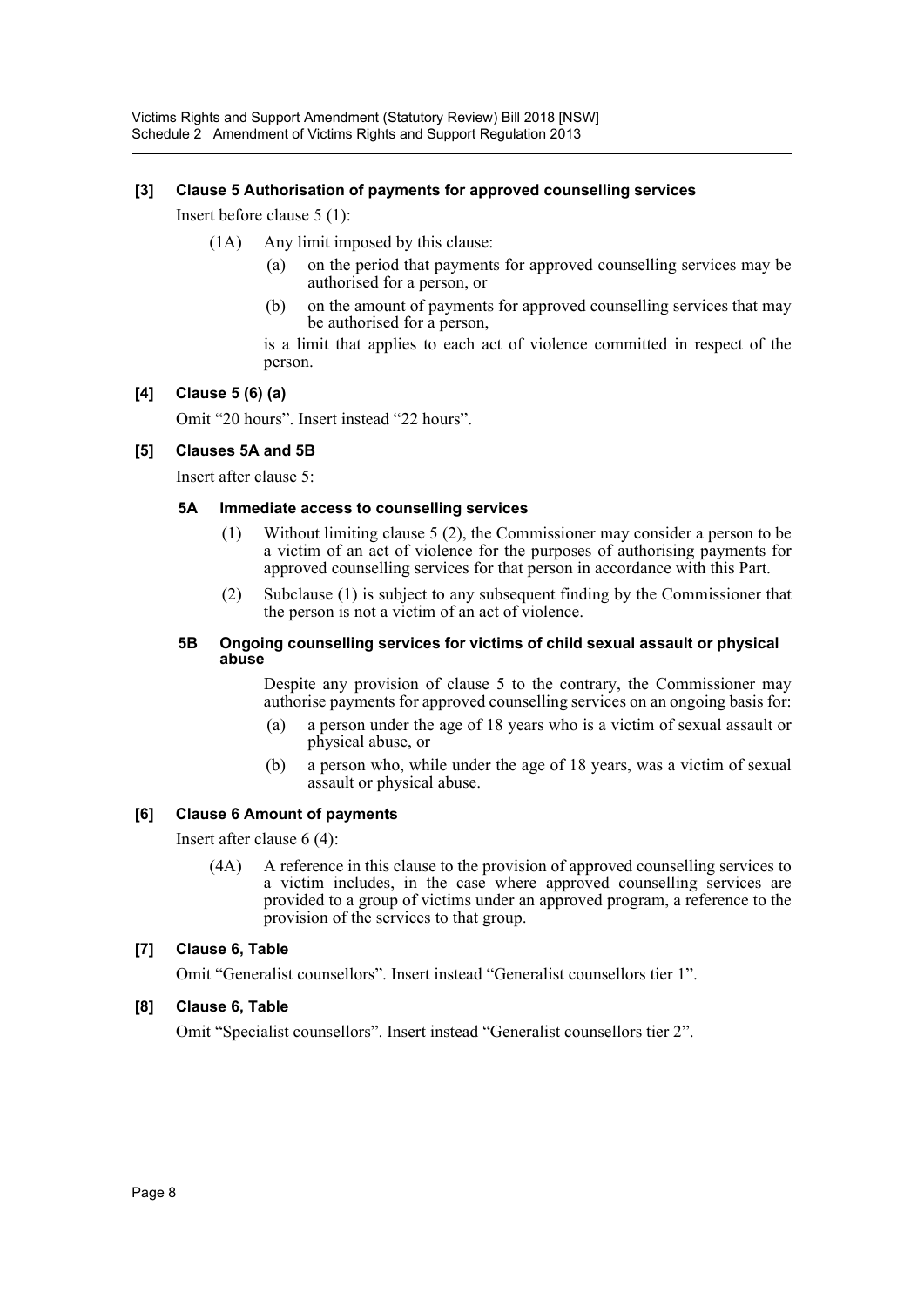Victims Rights and Support Amendment (Statutory Review) Bill 2018 [NSW] Schedule 2 Amendment of Victims Rights and Support Regulation 2013

#### **[9] Clause 7 Calculation of actual loss of earnings**

Omit "the *Workers Compensation Act 1987* after the first 26 weeks of incapacity within the meaning of clause 1 of Part 19H of Schedule 6 to that Act".

Insert instead "section 37 of the *Workers Compensation Act 1987* (as in force immediately before its substitution by the *Workers Compensation Legislation Amendment Act 2012*) and indexed in accordance with law".

#### **[10] Clauses 10 (2) and 11 (b)**

Omit "\$8,000" wherever occurring. Insert instead "\$9,500".

#### **[11] Part 5, Division 4**

Insert after Division 3:

#### **Division 4 Provisions consequent on enactment of Victims Rights and Support Amendment (Statutory Review) Act 2018**

#### **30 Definition**

In this Division: *amending Act* means the *Victims Rights and Support Amendment (Statutory Review) Act 2018*.

#### **31 Application of amendments**

Except as provided by clause 32, an amendment made by Schedule 2 to the amending Act does not apply in relation to an application for victims support that was made before the commencement of the amendment.

#### **32 Existing counsellors**

- (1) A person who was a generalist counsellor immediately before the commencement of Schedule 2 [1] to the amending Act is, on that commencement, taken to be a generalist counsellor tier 1.
- (2) A person who was a specialist counsellor immediately before the commencement of Schedule 2 [1] to the amending Act is, on that commencement, taken to be a generalist counsellor tier 2.